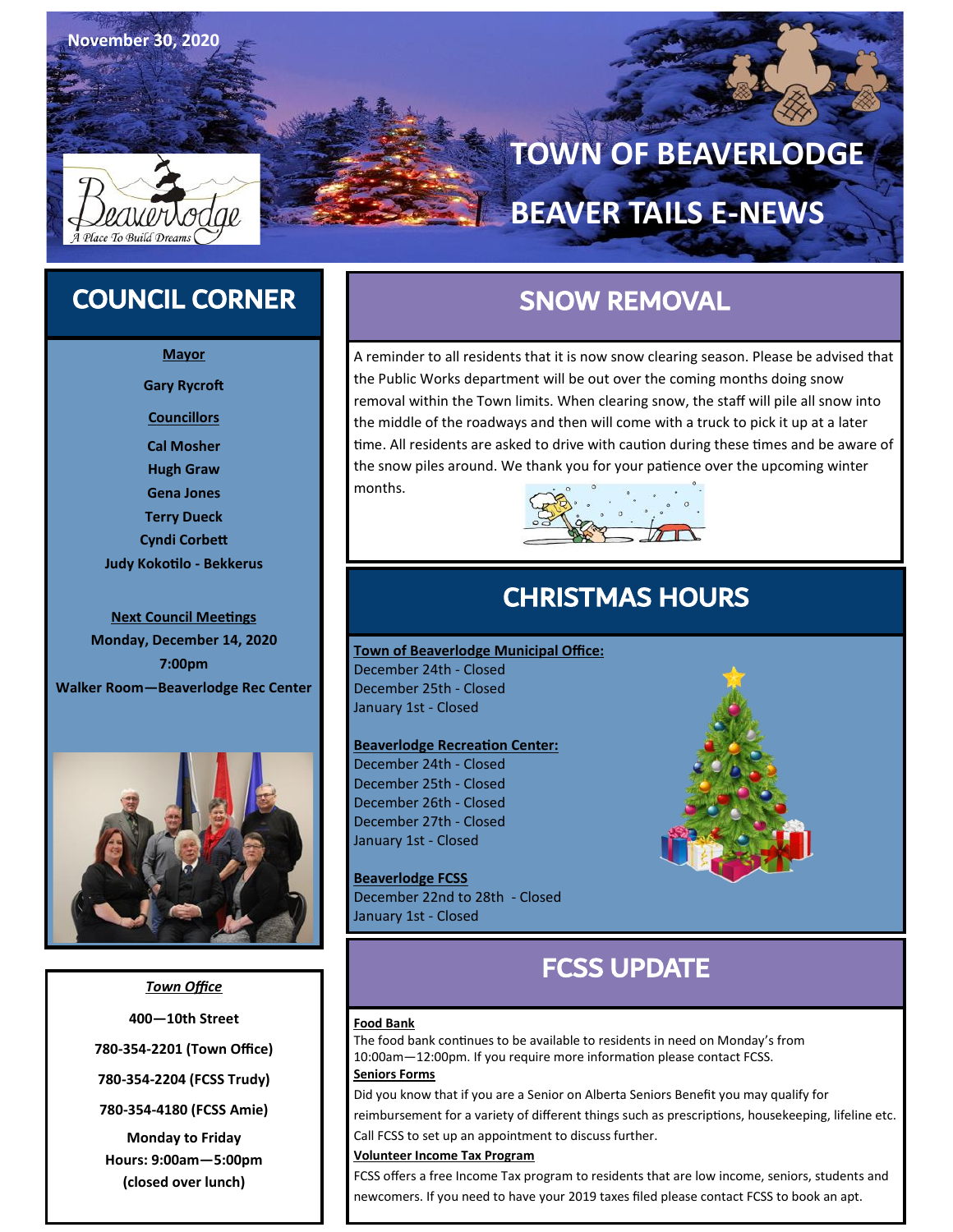### **COMMUNITY INFORMATION**

#### The Friends of the Beaverlodge Public Library



#### **CAN YOU REMAIN "ON THE ISLAND" AND WIN ALL THE WINE YOU'LL NEED FOR CHRISTMAS?**

Must be 18 years of see or older to purchase ticket

October 13 Tiek **Until 1pm Mc** 

**BASIC RULES** (full set of rules and draw procedures can be found at www.beaverlodgelibrary.ab.ca)

Purchase a bottle of wine with a minimum value of \$15 (sorry, no homemade wine accepted) Bring wine to library for storage, and purchase a \$20 ficket (no IOUs...wine must be delivered at time of ticket purchase) NEW OPTION: PAY \$35 AND WE WILL BUY THE WINE FOR YOU!

Your ficket buys you entry into all elimination draws, until the point where your ticket is drawn and you are "eliminated" from the contest

If eliminated, you can visit the library the following day before 3pm and buy a one-time immunity for \$10. You will be re-entered into the draws. If you are eliminated a second time you cannot buy further immunities Each elimination draws (5 in total, see complete rules for dates) will remove 15% of daily ticket total

Final draw will be held on Monday December 14, at the library, at 4pm. All are welcomed to attend. 6 tickets will be drawn from all remaining tickets in the following order and receive prizes as listed:

6th Place 10% of wine collected

5th Place 10% of wine collected 10% of wine collected 4th Place 3rd Place 20% of wine collected 2nd Place 20% of wine collected 1st Place 30% of wine collected



### **BEAVERLODGE**

Proceeds go toward the purchase of library materials AGLC Licence # 565896



The Town of Beaverlodge will be selling these limited edition ornaments on Friday, December 4th from 3pm-9pm and Saturday, December 5th from 1pm-4pm at the Beaverlodge Farmer's. Following the market, remaining ornaments will be available at the Town Office for purchase on Monday, December 7th. Don't miss your chance to purchase one.



## Student tree trimmina

classes from Beaverlodge students will be adding their own decorations to the Beaverlodge Community Christmas tree 11am-3pm

# Light the Lodge contest<br>Businesses and residents are invited to participate in our light-up contest.

Just have your display ready by 5pm for judging. Winners will be announced December 11

## Santa Fire Truck Tour

Watch for Santa touring Beaverlodge on the Fire Truck throughout the evening!

The Beaverlodge & District Chamber, the Town of Beaverlodge and the Economic Development Committee would like you to shop locally all season instead of just for one crazy night! Watch our FaceBook Christmas Craze page for in-store promotions and gift ideas all through November and December.



FREER CONTRACTOR CALL SERVER CAN THE TOWN OF BEAVERLODGE<br>
THE TOWN OF BEAVERLODGE<br>
WILL BE CLOSING ALL OF OUR<br>
FACILITIES<br>
DECEMBER 11, 2020<br>
FROM 2:00 PM – 5:00 PM<br>
FOR OUR ANNUAL CHRISTMAS STAFF<br>
APPRECIATION.<br>
WE APPREC FREER CAUSE.<br>
THE TOWN OF BEAVERLODGE<br>
MILL BE CLOSING ALL OF OUR<br>
FACILITIES<br>
DECEMBER 11, 2020<br>
FROM 2:00 PM – 5:00 PM<br>
FOR OUR ANNUAL CHRISTMAS STAFF<br>
APPRECIATION.<br>
WE APPRECIATE YOUR<br>
FOR OUR ANNUAL CHRISTMAS STAFF<br>
A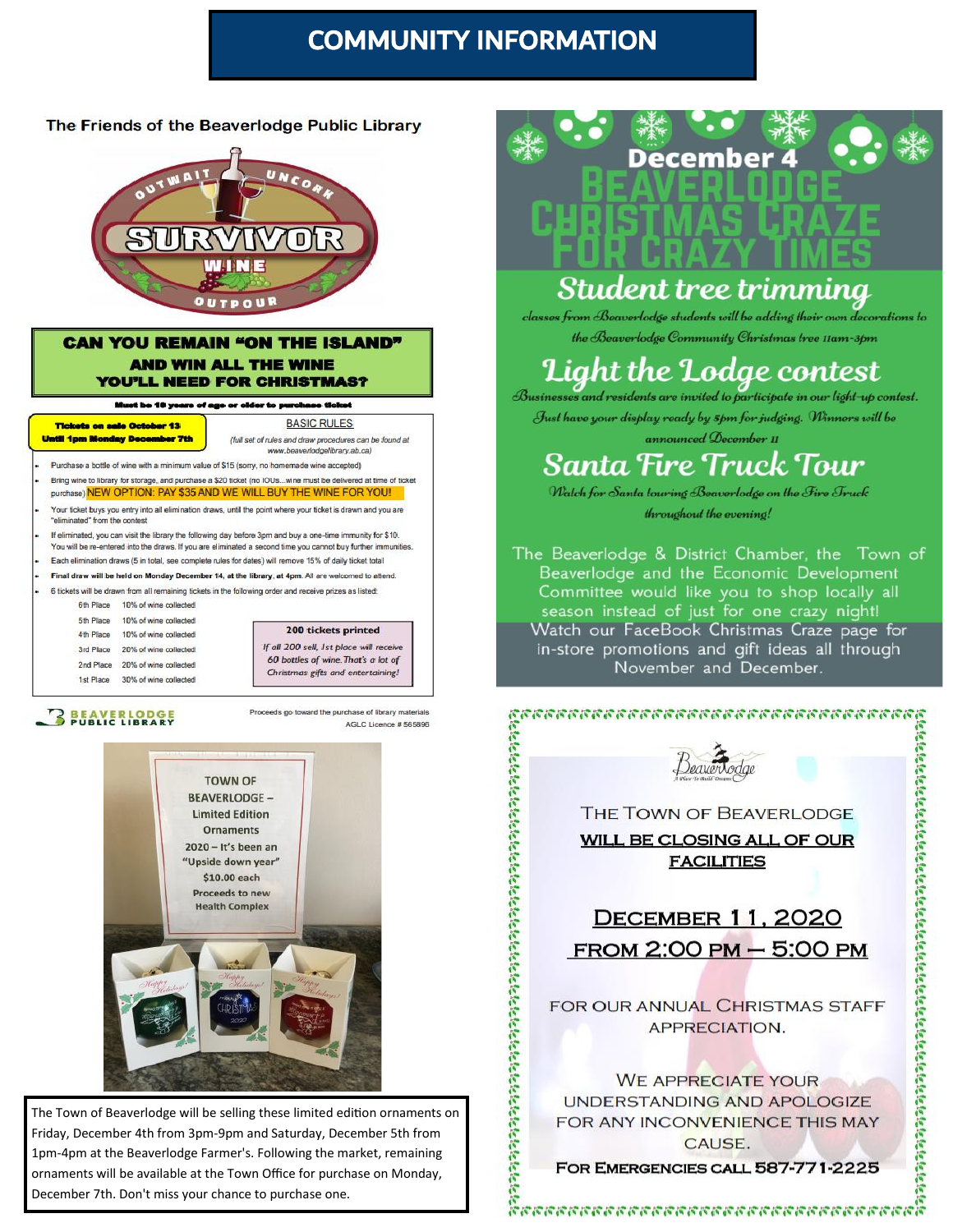### AROUND THE TOWN OF BEAVERLODGE



### Media Release

November 9, 2020

Beaverlodge Town Council is pleased to announce that Jeff Johnston has accepted the position of Chief Administrative Officer (CAO) for the Town commencing December 1, 2020.

Jeff brings over 17 years of senior management and leadership experience to the Town. He has an engineering background with direct experience in roads, water, wastewater and project management. Jeff is excited to take on this challenging leadership position and play an active role in managing local government services for the Town of Beaverlodge.

Town Council would like to welcome Jeff to his new position and they look forward to working together to fulfill the responsibilities of guiding the municipality in the years ahead.

Media contacts:

Mayor Gary Rycroft Jeff Johnston 780-933-4954